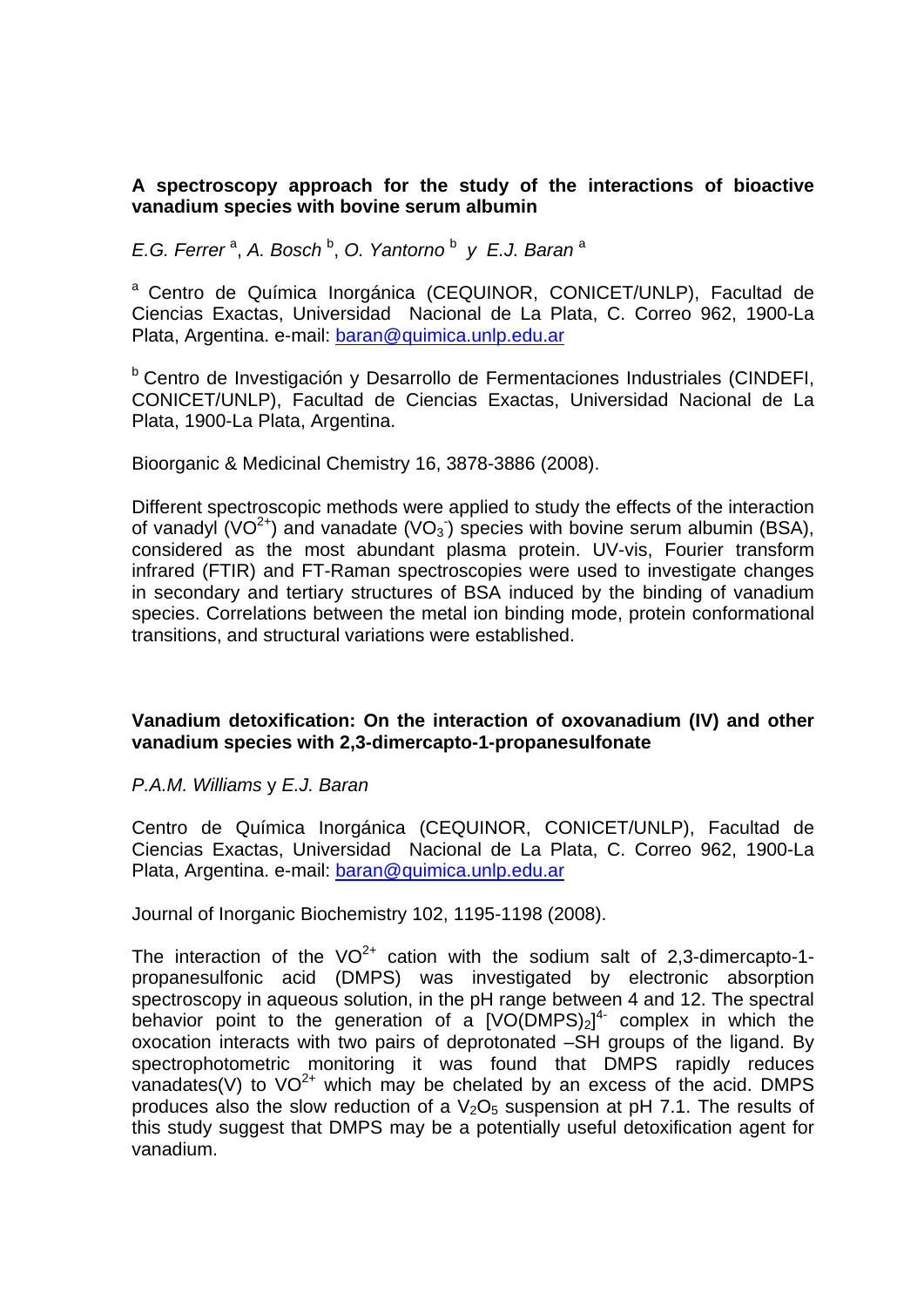# **Vibrational spectra of polaprezinc, a polymeric Zn(II) complex of carnosine**

*C.C. Wagner<sup>a</sup>* y *E.J. Baran*<sup>b</sup>

a Departamento de Ingeniería Química, Facultad de Ingeniería, Universidad Nacional del Centro de la Provincia de Buenos aires, 7400-Olavarría, Argentina.

b Centro de Química Inorgánica (CEQUINOR, CONICET/UNLP), Facultad de Ciencias Exactas, Universidad Nacional de La Plata, C. Correo 962, 1900-La Plata, Argentina. e-mail: baran@quimica.unlp.edu.ar

Journal of Raman Spectroscopy 39, 474-477 (2008).

Polaprezinc, the  $Zn(II)$  complex of the dipeptide carnosine ( $\beta$ -alanyl histidine) presents an interesting biological and pharmacological activity, specially as an anti-ulcer agent. The IR and Raman spectra of this compound were recorded and briefly discussed. Some comparisons were made with related complexes and with free carnosine. The results confirm the coordination environment of the Zn(II) cation, constituted by the terminal amino N-atom, the deprotonated amide N-atom and one carboxylate oxygen of one dipeptide molecule and the N-atom of the imidazole moiety of a second carnosine molecule.

# **Vibrational spectra of copper(II) complexes of L-proline**

C.C. Wagner<sup>a</sup>, M.H. Torre<sup>b</sup> y E.J. Baran<sup>c</sup>

a Departamento de Ingeniería Química, Facultad de Ingeniería, Universidad Nacional del Centro de la Provincia de Buenos aires, 7400-Olavarría, Argentina.

b Química Inorgánica, Departamento "Estrella Campos", Facultad de Química, Universidad de la República, Montevideo, Uruguay.

c Centro de Química Inorgánica (CEQUINOR, CONICET/UNLP), Facultad de Ciencias Exactas, Universidad Nacional de La Plata, C. Correo 962, 1900-La Plata, Argentina. e-mail: baran@quimica.unlp.edu.ar

Latin American Journal of Pharmacy 27, 197-202 (2008).

The infrared and Raman spectra of the Cu(II) complexes of L-proline (L-pro)  $[Cu(L-pro)_2]$ .5H<sub>2</sub>O and  $[Cu(L-pro)(H_2O)Cl]$  were recorded and analyzed in relation to its structural peculiarities and by comparison with the spectra of the free amino acid. The electronic spectra of both complexes are also briefly discussed.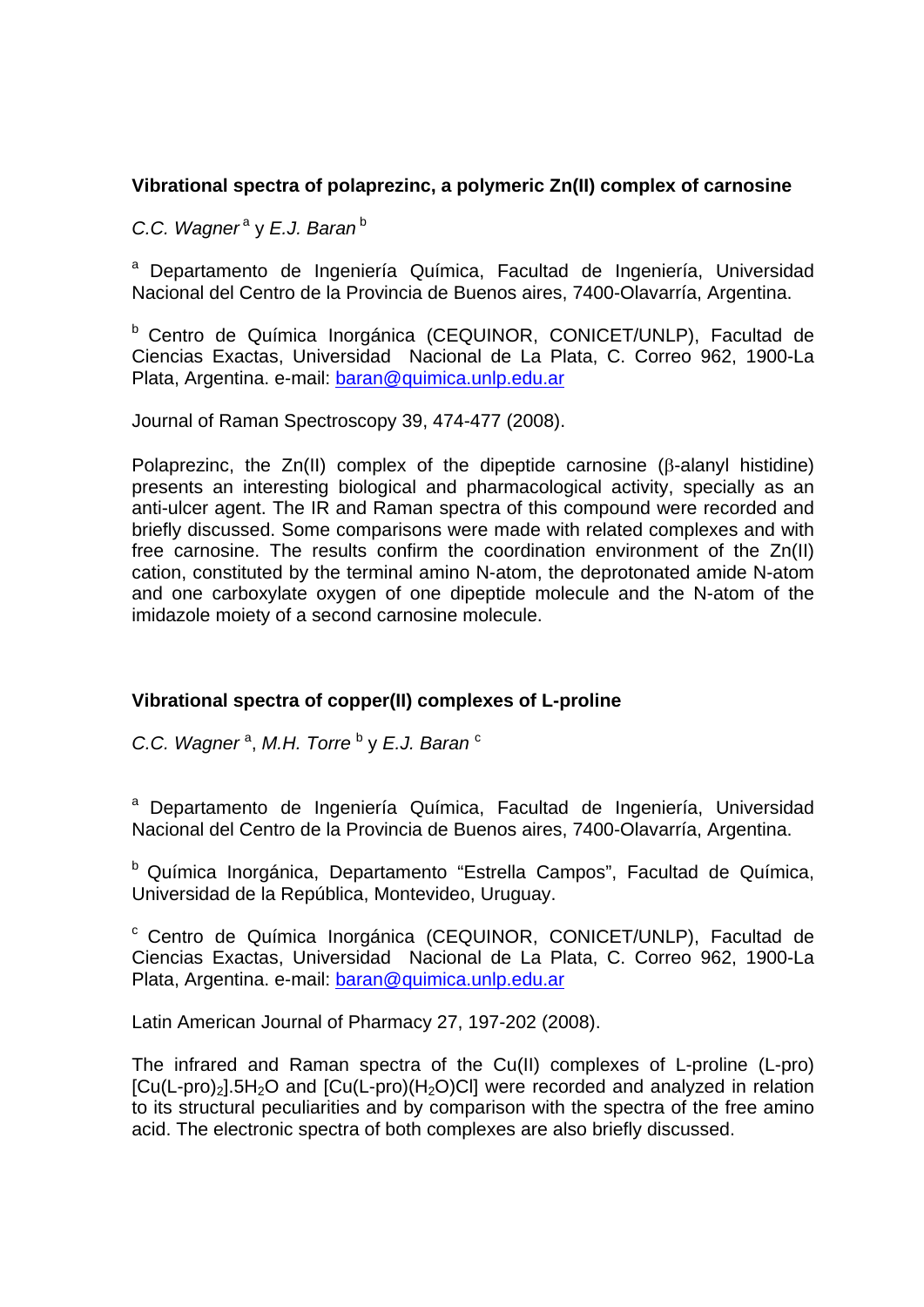# **Experimental and theoretical studies of calcium fructoborate**

C.C. Wagner<sup>a</sup>, V. Ferraresi Curotto<sup>b</sup>, R. Pis Diez<sup>b</sup> y E.J. Baran<sup>b</sup>

a Departamento de Ingeniería Química, Facultad de Ingeniería, Universidad Nacional del Centro de la Provincia de Buenos aires, 7400-Olavarría, Argentina.

<sup>b</sup> Centro de Química Inorgánica (CEQUINOR, CONICET/UNLP), Facultad de Ciencias Exactas, Universidad Nacional de La Plata, C. Correo 962, 1900-La Plata, Argentina. e-mail: baran@quimica.unlp.edu.ar

Biological Trace Element Research 122, 64-72 (2008).

Calcium fructoborate simples of composition  $Ca(C_6H_{10}O_6BO)_23.5H_2O$  were characterized by chemical analysis, infrared and Raman spectroscopy, and thermoanalytical (thermogravimetric and differential thermal analysis) data. Theoretical studies, using density functional theory, were made for seven different structural models of the fructoborate moiety, and the most stable structure could be derived from these calculations. The results of the theoretical study also allow improving the assignment of the vibrational spectra of the compound.

# Structural and IR-spectroscopic characterization of some new Sr<sub>2</sub>LnSbO<sub>6</sub> **perovskites**

*A.E. Lavat* <sup>a</sup> y *E.J. Baran*<sup>b</sup>

a Departamento de Ingeniería Química, Facultad de Ingeniería, Universidad Nacional del Centro de la Provincia de Buenos aires, 7400-Olavarría, Argentina.

b Centro de Química Inorgánica (CEQUINOR, CONICET/UNLP), Facultad de Ciencias Exactas, Universidad Nacional de La Plata, C. Correo 962, 1900-La Plata, Argentina. e-mail: baran@quimica.unlp.edu.ar

Journal of Alloys and Compounds 460, 152-154 (2008).

A series of ternary perovskite-oxides of composition  $Sr<sub>2</sub>LnSbO<sub>6</sub>$  (with Ln = La, Nd, Sm, Gd, Dy, Er, Yb, Y), have been prepared and their unit cell parameters determined by X-ray powder diffractometry. The infrared spectra of these materials were also recorded and briefly discussed on the basis of their structural peculiarities and by comparison with those of related oxides.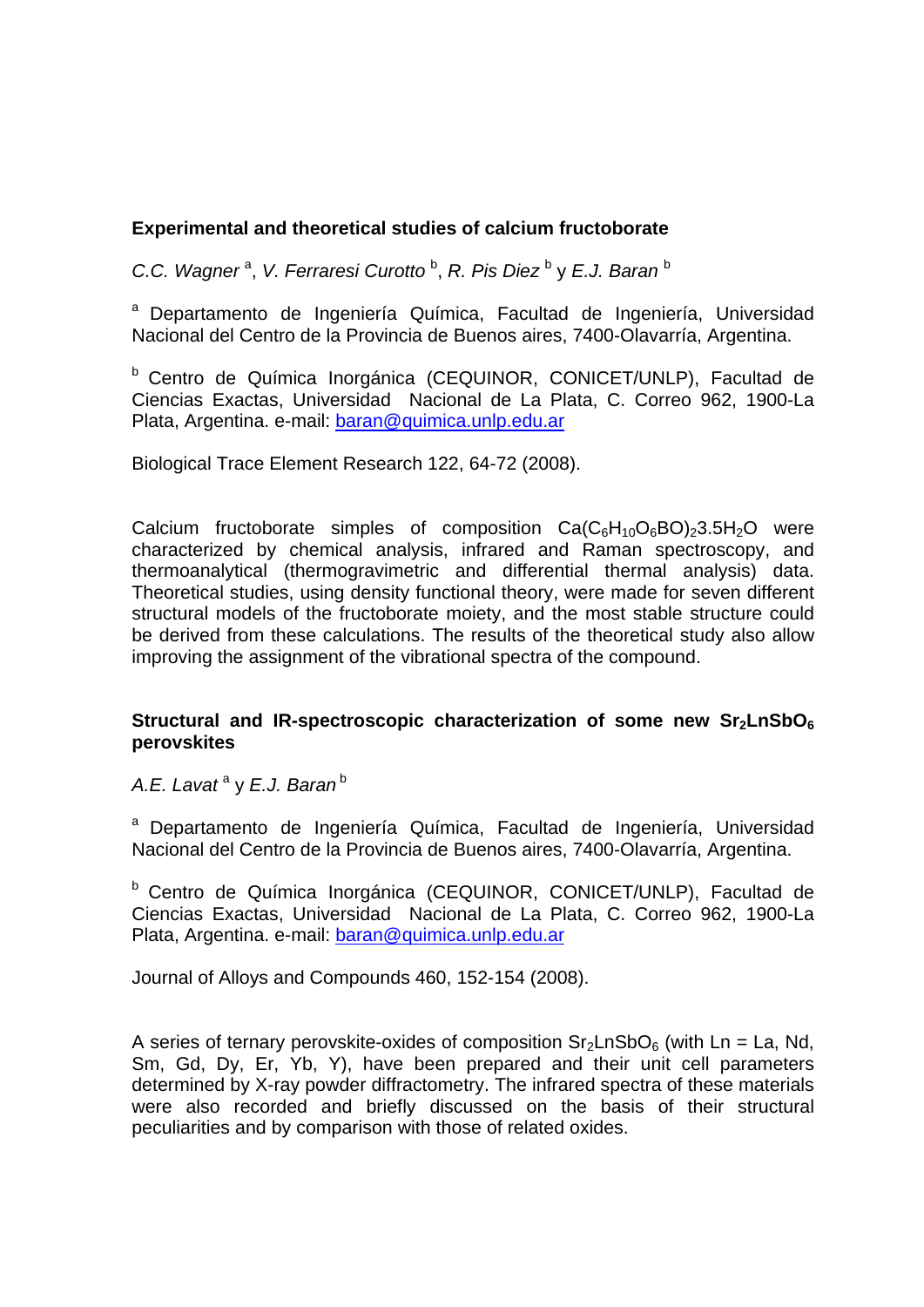# **A new supramolecular assembly obtained by reaction between thiosaccharin and pyridine**

0.E. Piro<sup>a</sup>, J. Zinczuk<sup>b</sup> y E.J. Baran<sup>c</sup>

a Departamento de Física e Insatituto IFLP (CONICET), Facultad de Ciencias Exactas, Universidad Nacional de La Plata, 1900 La Plata, Argentina.

<sup>b</sup> Instituto de Química Orgánica de Síntesis (IQUIOS/CONICET, UNR), Facultad de Ciencias Bioquímicas y Farmacéuticas, Universidad Nacional de Rosario, 2000 Rosario, Argentina.

c Centro de Química Inorgánica (CEQUINOR, CONICET/UNLP), Facultad de Ciencias Exactas, Universidad Nacional de La Plata, C. Correo 962, 1900-La Plata, Argentina. e-mail: baran@quimica.unlp.edu.ar

Zeitschrift für Naturforschung, 63b, 877-879 (2008).

The crystal structure of pyridinium thiosaccharinate thiosaccharin  $[HNC_5H_5]^+$ [(tsac)(Htsac)] (Htsac =  $C_7H_5NO_2S_2$ , the thiosaccharin molecule), was determined by single-crystal X-ray diffraction. Both, the thiosaccharinate anion, the corresponding neutral molecule and the pyridinium cation are nearly planar and arranged in the solid state in an almost parallel fashion, hence giving rise to a supramolecular structure. The anion shows small but significant modifications in the bonding of the thioamide group as compared with the neutral molecule. The crystal is further stabilized by an extensive H-bonding network. The FTIR spectrum of the compound is briefly commented.

# **Spectroscopic investigation of the VO2+/chitosan interaction**

# *E.J. Baran*

Centro de Química Inorgánica (CEQUINOR, CONICET/UNLP), Facultad de Ciencias Exactas, Universidad Nacional de La Plata, C. Correo 962, 1900-La Plata, Argentina. e-mail: baran@quimica.unlp.edu.ar

Carbohydrate Polymers 74, 704-706 (2008).

Different oxovanadium(IV) complexes were prepared by interaction of aqueous VOSO<sub>4</sub>.5H<sub>2</sub>O solutions with chitosan solutions in diluted acetic acid, or by direct interaction of the vanadyl salt with chitosan suspensions in water. A detailed analysis of the IR spectra of pure chitosan and its  $VO<sup>2+</sup>$  complex is presented. On the basis of this analysis, it is suggested that  $VO<sup>2+</sup>/chiosan$  interactions involves only N-donors of the biopolymer.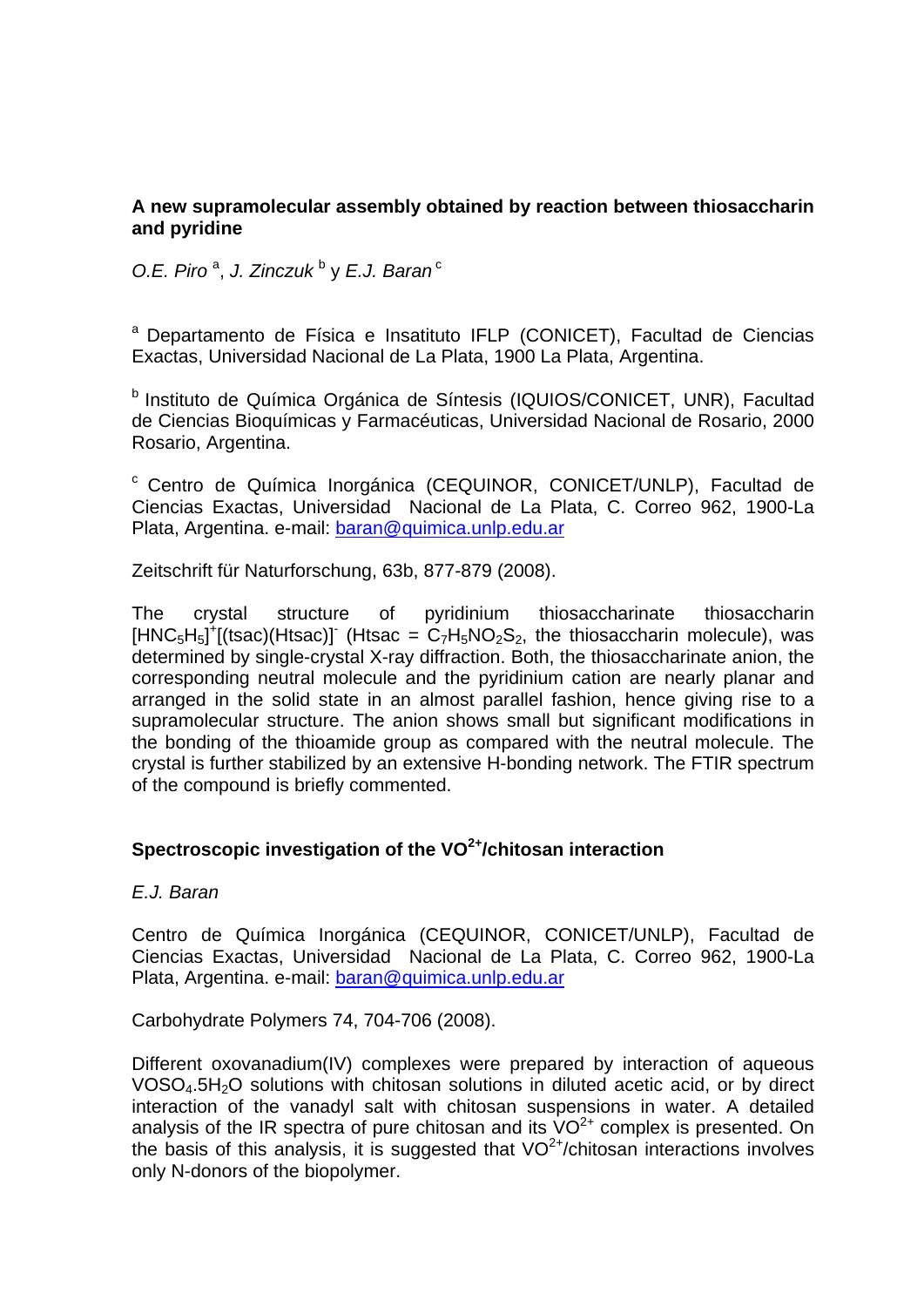# **Vanadium detoxification: Chemical and biochemical aspects**

*E.J. Baran* 

Centro de Química Inorgánica (CEQUINOR, CONICET/UNLP), Facultad de Ciencias Exactas, Universidad Nacional de La Plata, C. Correo 962, 1900-La Plata, Argentina. e-mail: baran@quimica.unlp.edu.ar

Chemistry and Biodiversity 5, 1475-1484 (2008).

A brief review on vanadium toxicity and detoxification. In particular, different aspects of biological detoxification routes are discussed on the basis of the metabolic pattern of vanadium in the higher forms of life. Chemical detoxification, using different chelating, reducing and/or reducing/chelating agents is also discussed. Emphasis is given on recently developed chelating agents.

# Spectroscopic study of YBa<sub>3</sub>B<sub>9</sub>O<sub>18</sub>, an interesting material containing a six**membered borate ring**

*E.J. Baran* 

Centro de Química Inorgánica (CEQUINOR, CONICET/UNLP), Facultad de Ciencias Exactas, Universidad Nacional de La Plata, C. Correo 962, 1900-La Plata, Argentina. e-mail: baran@quimica.unlp.edu.ar

Zeitschrift für Anorganische und Allgemeine Chemie 634, 2127-2129 (2008).

The IR and Raman spectra of  $YBa_3B_9O_{18}$  were recorded and interpreted on the basis of the  $D_{3h}$  local symmetry of the six membered planar  $B_3O_6$  rings present in its structure. For comparative purposes also the IR spectra of  $NdBa_3B_9O_{18}$ ,  $GdBa_3B_9O_{18}$ , and Yb $Ba_3B_9O_{18}$  were recorded and analyzed.

#### **Mean amplitudes of vibration of molecules and ions with interhalogen bonds and related species**

*E.J. Baran* 

Centro de Química Inorgánica (CEQUINOR, CONICET/UNLP), Facultad de Ciencias Exactas, Universidad Nacional de La Plata, C. Correo 962, 1900-La Plata, Argentina. e-mail: baran@quimica.unlp.edu.ar

Journal of Fluorine Chemistry 129, 1060-1072 (2008).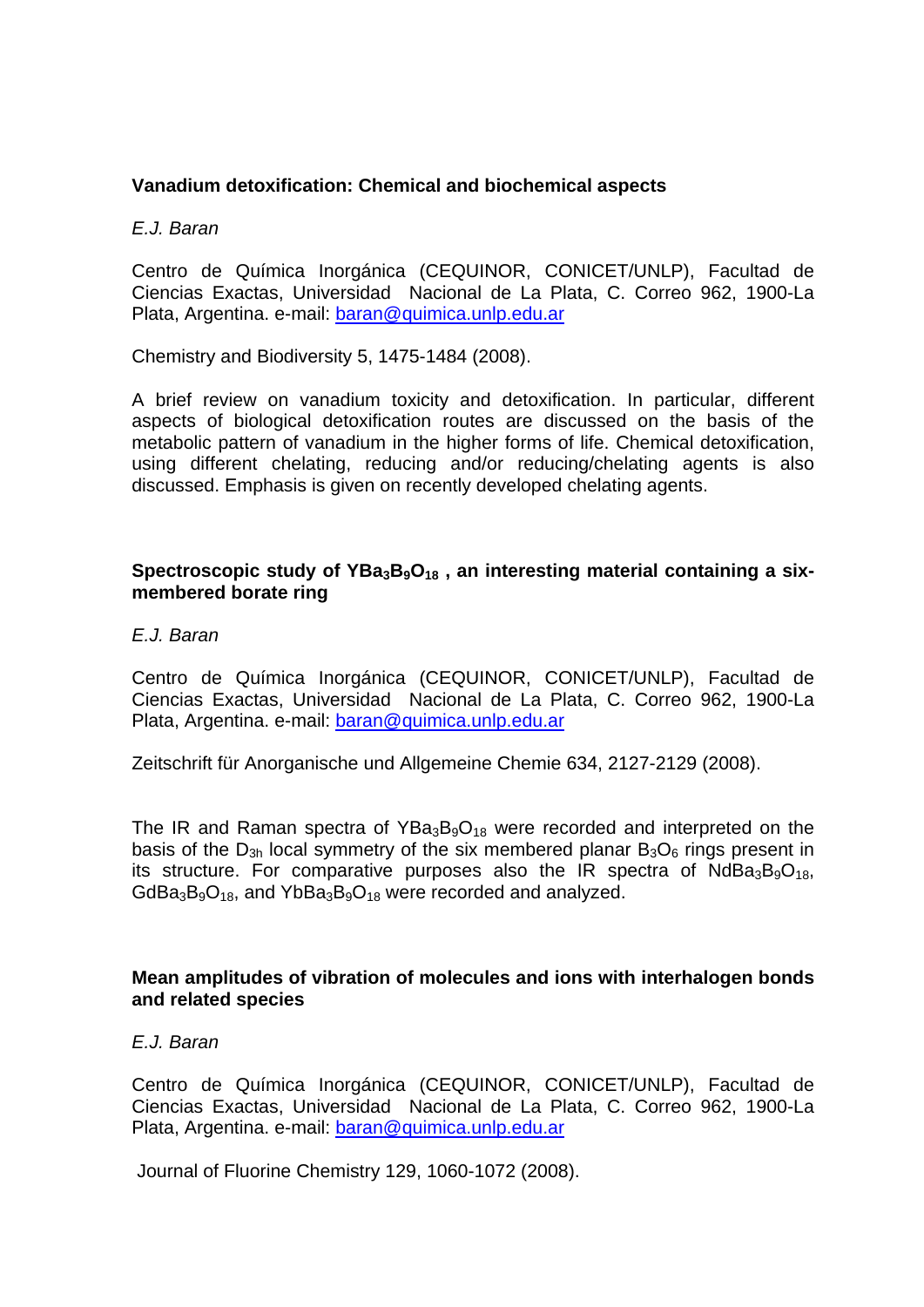Mean amplitudes of vibration of molecules and ions containing interhalogen bonds are reviewed and critically analyzed. The presented information comprises pure interhalogen compounds as well as oxohalides. Correlations between mean amplitude values and structural and bond properties are discussed. Comparisons with data of related –specially isoelectronic- species are also performed. Characteristic ranges for the mean amplitudes of vibration for halogen-halogenand halogen-oxygen bonds could be established. The presented and discussed results are also of central importance for the analysis and interpretation of electron diffraction studies.

# **Structural and spectroscopic characterization of 2,2'-methylenedi-8 quinolinol dihydrochloride dihydrate**

*J. Zinkzuk* <sup>a</sup> *, O.E. Piro* <sup>b</sup> *, E.E. Castellano* <sup>c</sup> y *E.J. Baran* <sup>d</sup>

a Instituto de Química Orgánica de Síntesis (IQUIOS/CONICET, UNR), Facultad de Ciencias Bioquímicas y Farmacéuticas, Universidad Nacional de Rosario, 2000 Rosario, Argentina.

b Departamento de Física e Instituto IFLP (CONICET), Facultad de Ciencias Exactas, Universidad Nacional de La Plata, 1900 La Plata, Argentina.

 c Instituto de Física de São Carlos, Universidade de São Paulo, 1360 São Paulo (SP), Brasil.

<sup>d</sup> Centro de Química Inorgánica (CEQUINOR, CONICET/UNLP), Facultad de Ciencias Exactas, Universidad Nacional de La Plata, C. Correo 962, 1900-La Plata, Argentina. e-mail: baran@quimica.unlp.edu.ar

Journal of Molecular Structure 892, 216-219 (2008).

The crystal structure of the title compound, a promising ligand for chelatoterapies in the treatment of Alzheimer's disease, has been determined by single crystal Xray diffractometry. It crystallized in the monoclinic space group  $C2/c$  with  $Z = 4$ . The dimeric 8-quinolinol molecule is sited on a crystallographic two-fold axis passing through the  $CH<sub>2</sub>$  carbon atom that links the symmetry related molecular halves, giving rise to a two-bladed propeller-like conformation. The  ${}^{1}$ H- and  ${}^{13}$ C-NMR- as well as the FTIR and Raman spectra of the compound were also recorded and are briefly discussed. Some comparisons with spectra of related species are made.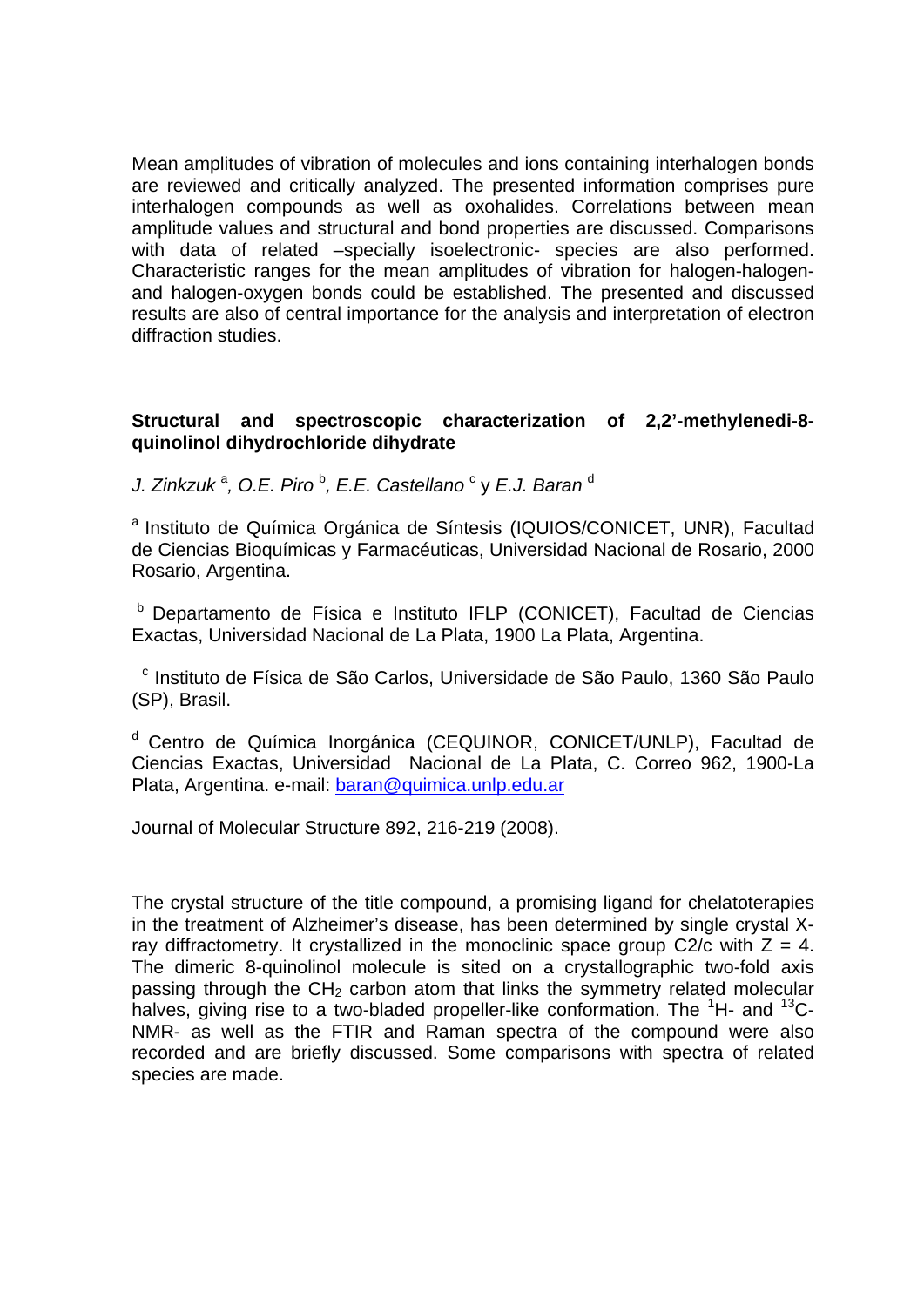# Study of the [Zn(H<sub>2</sub>O)<sub>4</sub>CuEDTA]<sup>2H<sub>2</sub>O complex, a potential trace-metal</sup> **supplier: synthesis, crystal structure, spectroscopic behavior and metal release**

*E.* Santi<sup>a</sup>, *E.J. Baran*<sup>b</sup>, *J. Ellena*<sup>c</sup>, O.R. Nascimento<sup>c</sup>y M.H. Torre<sup>a</sup>

*<sup>a</sup>* Química Inorgánica, Departamento "Estrella Campos", Facultad de Química, Universidad de la República, Montevideo, Uruguay.

*<sup>b</sup>* Centro de Química Inorgánica (CEQUINOR, CONICET/UNLP), Facultad de Ciencias Exactas, Universidad Nacional de La Plata, C. Correo 962, 1900-La Plata, Argentina. e-mail: baran@quimica.unlp.edu.ar

 *c* Instituto de Física de São Carlos, Universidade de São Paulo, 1360 São Paulo (SP), Brasil.

Zeitschrift für Naturforschung 63b, 1361-1366 (2008).

Ethylenediaminetetraacetic acid  $(H_4EDTA)$  is widely used in the pharmaceutical and bromatological industries and as a drug in chelation therapies. Besides, coordinated with metal ions it is used for the supplementation of essential trace elements. In this work the synthesis, crystallographic, and spectroscopic studies (EPR, IR, UV/Vis) of  $[Zn(H_2O)_4CUEDTA]$  2H<sub>2</sub>O are reported. The release of the metal cations at gastric pH was also investigated.

# Mean amplitudes of vibration of the IF<sub>8</sub><sup>-</sup> Anion

*E.J. Baran*

Centro de Química Inorgánica (CEQUINOR, CONICET/UNLP), Facultad de Ciencias Exactas, Universidad Nacional de La Plata, C. Correo 962, 1900-La Plata, Argentina. e-mail: baran@quimica.unlp.edu.ar

Research Letters in Inorganic Chemistry 2008, Art. ID 147831, 1-3.

The mean amplitudes of vibration if the interesting  $IF_8$  anion (D<sub>4d</sub> symmetry), containing iodine(VII), were calculated from known spectroscopic and structural data in the temperature-range between 0 and 1000 K. The results are discussed in comparison with those of related species.